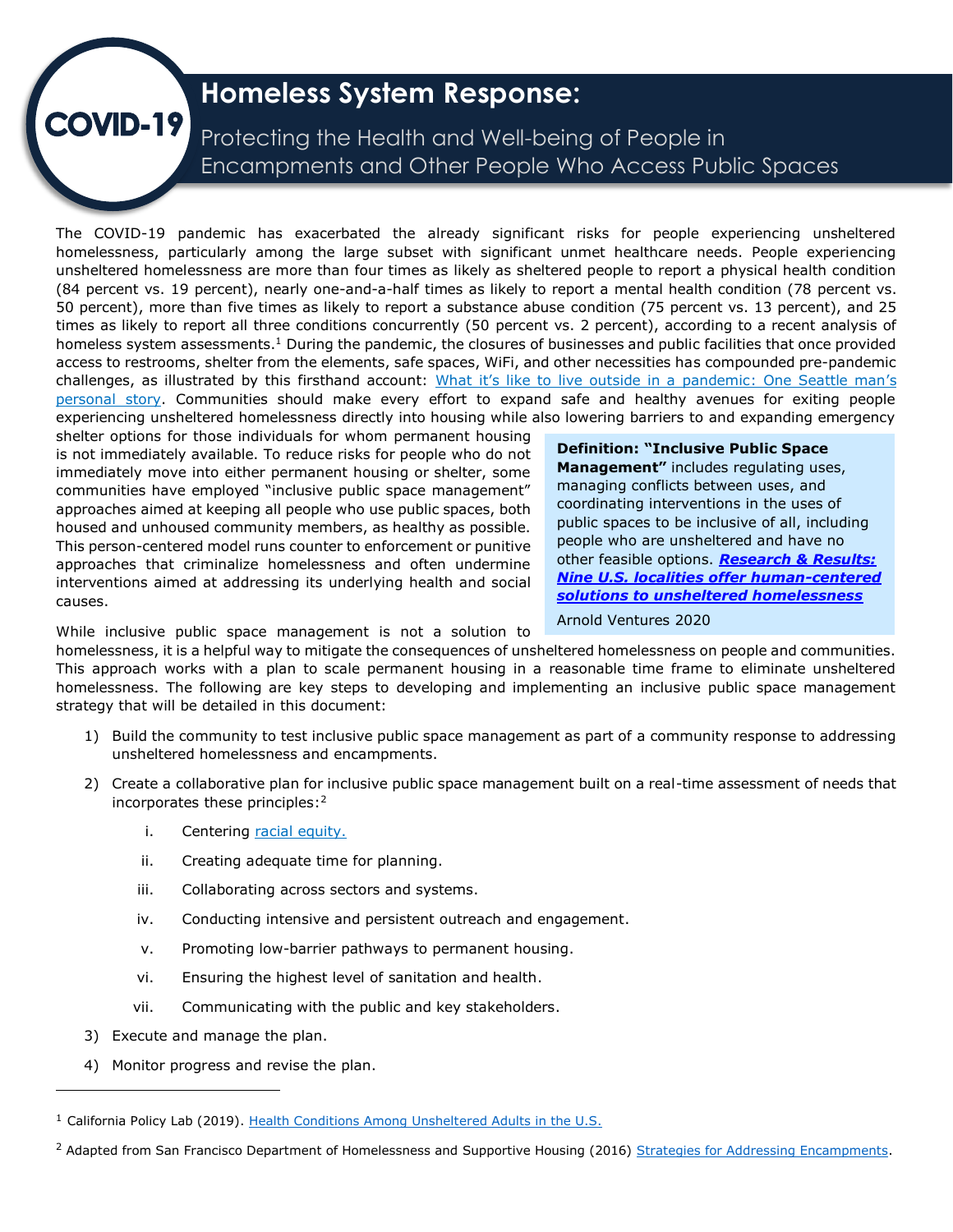# **1. Build the Community to test Inclusive Public Space Management as Part of a Community Response to Addressing Unsheltered Homelessness and Encampments**

There may be a high level of skepticism about whether inclusive public space management is an appropriate approach to encampments and unsheltered homelessness, so building the support of key leaders and stakeholders is critical. Although community leaders may feel public pressure to clear encampments and remove people inhabiting unsheltered settings, there are several reasons to move forward with an inclusive public space management approach instead of a punitive one:

- Evidence indicates that encampment closures, sweeps, and other "clearance" policies do not resolve issues. Instead, they often result in the movement of encampments and unsheltered individuals to other locations, or encampments reopening later in the same place.<sup>3</sup>
- The consequences of punitive approaches are harmful and traumatic for individuals, often resulting in the destruction and loss of personal property, identification, and other legal documents, as well as missed work and disconnections from healthcare and other services. In addition, they can trigger fear, shame, and anger, which further isolates people experiencing unsheltered homelessness and makes it more difficult for service providers to support transitions to emergency shelters or permanent housing.
- When punitive actions lead to arrests, citations, fees, and incarceration, the individual is burdened with a criminal record that makes it harder to find jobs and housing. These consequences can also lead to job loss and further destitution, making it even more difficult to exit homelessness and prolonging the prominence of unsheltered homelessness in communities. The impact of these punitive actions is exacerbated when the individual is Black, because of the ongoing over-arresting and incarceration that makes securing housing and sustainable employment almost impossible.
- Communities must also consider the legality of closing encampments on, or removing individuals from, public land. The case *[Martin v. Bois](https://nlchp.org/supreme-court-martin-v-boise/)*[e](https://nlchp.org/supreme-court-martin-v-boise/) rules that people experiencing homelessness cannot be arrested for sleeping outside on public property if no other viable living options are available to them.

The Continuum of Care (CoC) will likely need to engage and educate partners on why inclusive public space management could lead to improvements in their community. Key leaders within the municipal and county governments and the business community will need to agree to participate in designing and testing these approaches. Government officials are essential since they control public safety, public health, and code enforcement which are likely already engaged in restrictive public space management (e.g., encampment clearance, sweeps, etc.). The business community is often representing interests that want greater enforcement actions.

The CoC should also engage people who are currently living in encampments and unsheltered settings and outreach providers to understand and document current conditions. A baseline assessment will be critical for the planning process. This assessment should include information about the current number/types of locations and number/needs/characteristics of people who are living in unsheltered settings; current conditions and unmet needs at these locations; current strategies to address basic needs and hygiene; etc. The assessment should also document the impacts of COVID-19-related closings of businesses and public facilities such as libraries, public parks, and other locations previously utilized by people experiencing homelessness to meet basic needs.

# **2. Engaging Partners to Create an Inclusive Public Space Management Planning Team**

Once the CoC or other organization has compiled an initial baseline assessment and secured the willingness of key community leaders and stakeholders, a planning team should be assembled that will be responsible for creating a strategy for inclusive public space management.

#### *Planning Committee*

Successfully implementing inclusive public space management in order to support individuals living in encampments and other unsheltered locations requires engaging many partners. These partners will represent a variety of interests. Many partners who need to be engaged will want to close or move encampments and remove individuals living unsheltered. Educating these partners on the reasons why closing an encampment or forcing relocation may not be

<sup>&</sup>lt;sup>3</sup> Rebecca Cohen, Will Yetvin & Jill Khadduri (2019). Understanding Encampments of People Experiencing Homelessness and [Community Responses: Emerging Evidence as of Late 2018](https://www.huduser.gov/portal/publications/Understanding-Encampments.html) US Department of Housing and Urban Development, Office of Policy Development and Research, and Abt Associates, page 13.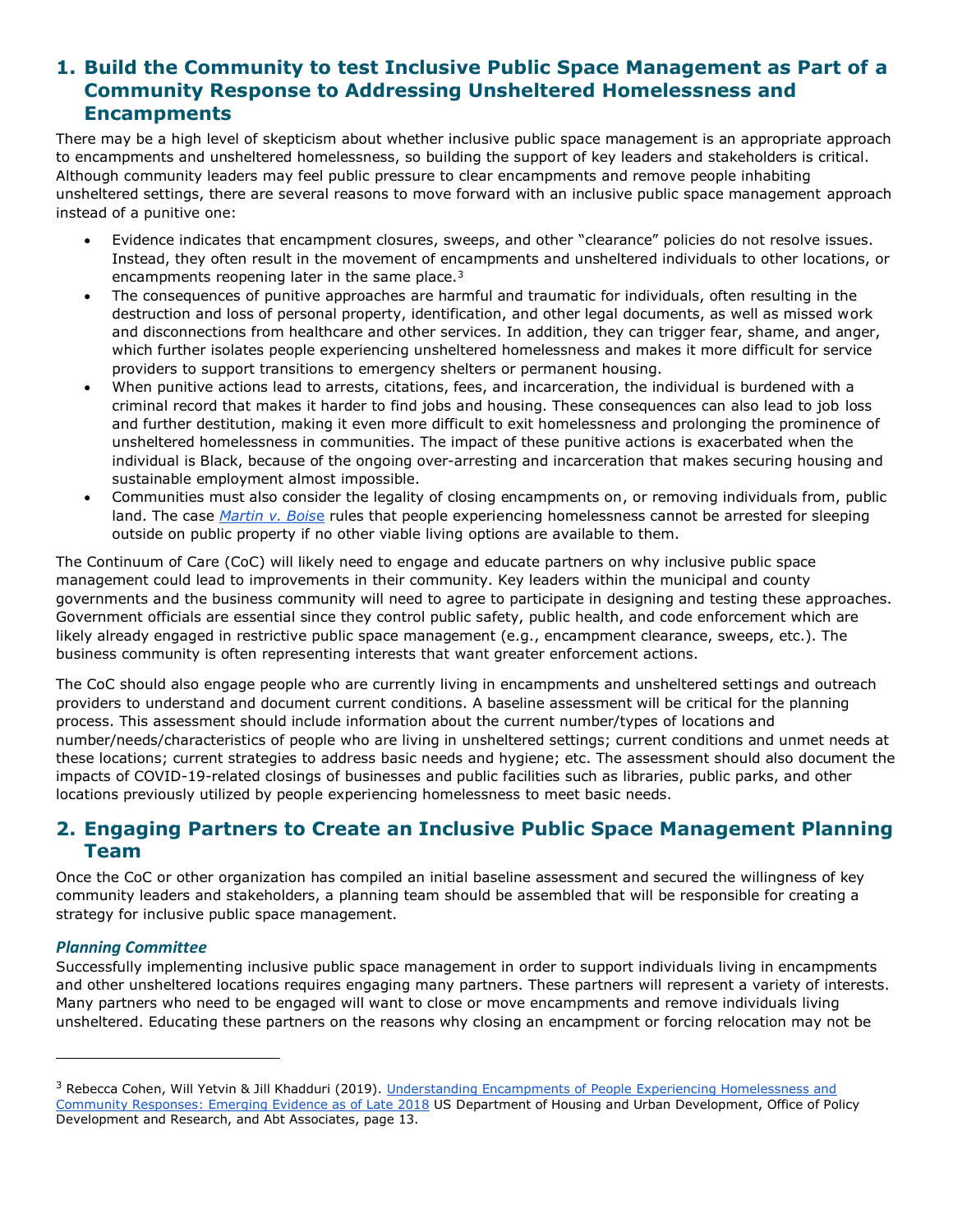the best option and introducing them to inclusive public space management as a strategy is essential for all the reasons described in the previous section.

Key partners for the planning committee include:

| <b>Stakeholder</b>                                                            | <b>Role</b>                                                                                                                                                                                                                                                                                                                                                                                                                                 |
|-------------------------------------------------------------------------------|---------------------------------------------------------------------------------------------------------------------------------------------------------------------------------------------------------------------------------------------------------------------------------------------------------------------------------------------------------------------------------------------------------------------------------------------|
| <b>People Currently</b><br>Experiencing<br><b>Unsheltered</b><br>Homelessness | Those currently experiencing unsheltered homelessness have the best understanding of the living<br>conditions and needs of encampment residents and other people living in unsheltered situations,<br>and they also have ideas for solutions. Work to recruit a group that is representative of the<br>race/ethnicity, gender identity, age, and sexual orientation diversity of the encampment and<br>compensate them for their work.      |
| Mayor/City<br>Manager/Executive<br>Staff and<br>City/County<br>Councils       | These stakeholders can play a crucial role in helping to mediate the competing needs of the<br>committee. Elected officials are often feeling the greatest public pressure to address visible<br>unsheltered homelessness and encampments. It is important to engage them on the public health<br>risk of closing encampments and other unsheltered settings to discuss alternative strategies that<br>connect people to permanent housing. |
| CoC and Providers,<br><b>Including Faith</b><br>Communities                   | Groups that serve people experiencing homelessness are necessary partners to help engage<br>people living unsheltered. Providers can assist with connecting people to housing and supporting<br>the health and safety of people living unsheltered. Faith communities that conduct street<br>ministries can be allies by helping reduce and remove the trash associated with feeding<br>programs.                                           |
| County Executive/<br>Manager/Board of<br>Supervisors/<br>Commissioners        | These stakeholders play a critical role in providing leadership to support non-punitive approaches,<br>as they are often the primary entity responsible for healthcare and social services that can bring<br>meaningful assistance to people who are living in unsheltered settings. They may handle code<br>enforcement actions, which is helpful when encampments are on county land.                                                     |
| <b>Public Health</b><br>Departments                                           | Public health departments have a vested interest in keeping communities healthy, as well as the<br>tools and resources to support this end. They can make sure the committee follows public health<br>guidelines and best practices for keeping people living in encampments and other unsheltered<br>locations healthy during a pandemic.                                                                                                  |
| <b>Business</b><br>Improvement<br>Districts (BIDs)                            | BIDs are usually focused on keeping public areas clean and safe while some provide outreach<br>services and can even fundraise for special projects, so they can be invaluable partners in this<br>work. Educate BIDs, which are often supportive of encampment sweeps/closures, around public<br>health risks and inefficacy of sweeps so they can more effectively partner in this work.                                                  |
| Law Enforcement                                                               | Law enforcement receives the 911 calls and complaints about encampments and people who live<br>in unsheltered settings. As members of law enforcement may have been involved in previous<br>efforts to clear encampments, it is important to engage them as a partner in planning efforts and<br>find ways to minimize harm.                                                                                                                |
| <b>Emergency Medical</b><br><b>Technicians (EMTs)</b>                         | EMTs respond to medical emergencies in encampments and other unsheltered settings. They can<br>provide significant information about the types and frequencies of health emergencies and can<br>help identify strategies for improving health.                                                                                                                                                                                              |
| Sanitation/Solid<br><b>Waste Departments</b>                                  | Trash removal is an often-overlooked key to keeping people living in encampments healthy. Work<br>with sanitation departments to coordinate frequent trash pick-ups and supplies of trash bags to<br>encampments. Some cities have developed "purple bag" programs to limit the harmful impacts of<br>improperly disposed waste. Other cities offer free waste-pumping for recreational vehicles (RVs).                                     |
| <b>Homeless Activists</b><br>and Advocates                                    | Local homeless coalitions and others engaged in advocating for individuals living in encampments<br>and unsheltered settings have expertise and the trust of people living in these spaces that can be<br>utilized in keeping camps healthy and safe while working toward permanent solutions.                                                                                                                                              |
| <b>Culturally Specific</b><br>Organizations                                   | Culturally specific organizations (CSOs) have a mission to serve individuals from a specific culture<br>and are primarily staffed and led by people from that culture. CSOs are crucial partners for both<br>planning and implementation to ensure that the needs of people from historically marginalized<br>groups living in encampments and unsheltered settings are understood and addressed.                                           |
| Neighborhood<br>Organizations                                                 | Neighborhood organizations can be valuable partners in crafting and supporting inclusive public<br>spaces. They can also mobilize volunteers to assist with projects that help people living in<br>unsheltered settings and encampments.                                                                                                                                                                                                    |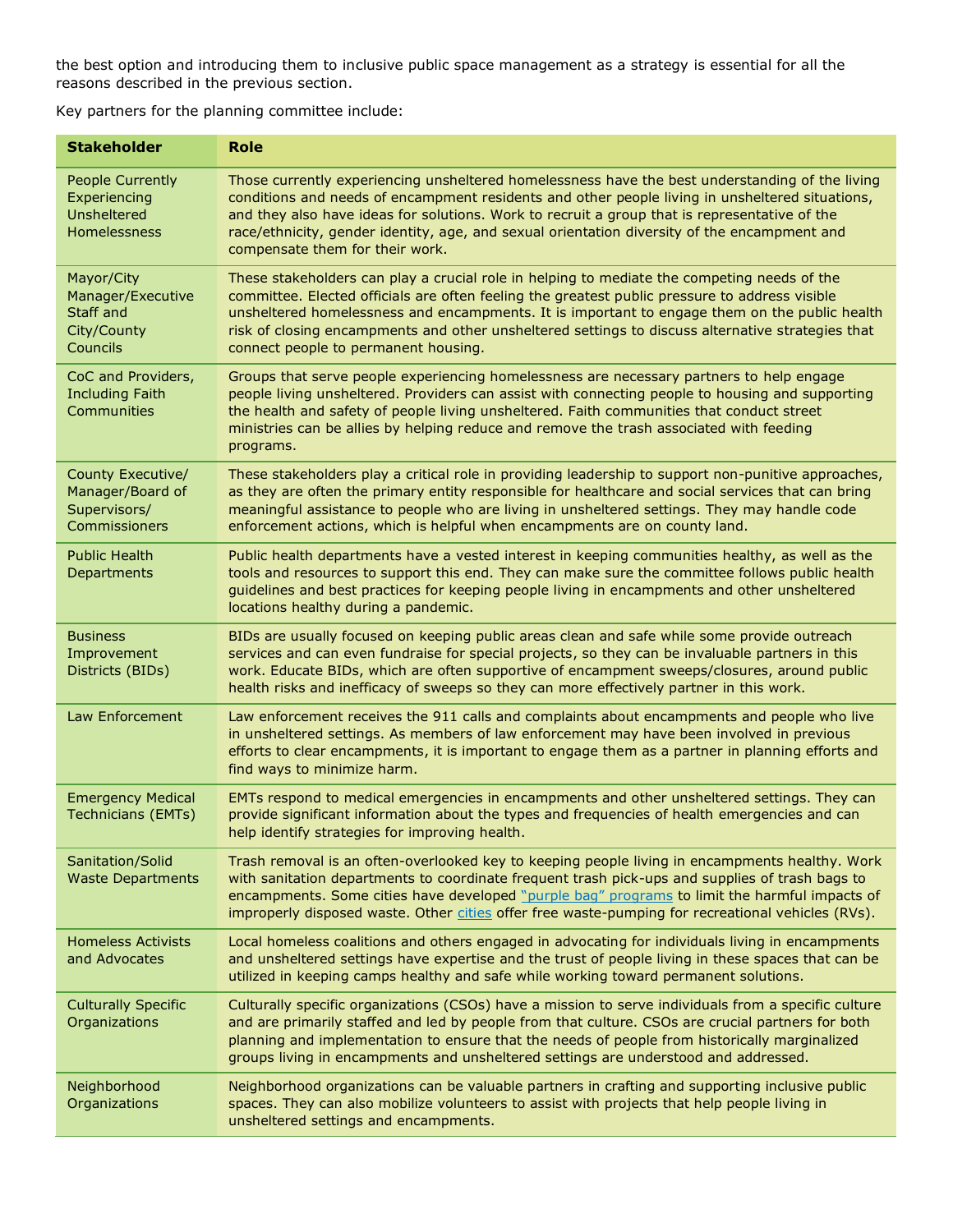The committee should address the following focus areas in creating the plan:

- Centering racial equity—Homelessness and COVID-19 disproportionately impact Black, Indigenous, Latinx, and other historically marginalized populations, so racial equity must be explicitly and thoughtfully addressed in your plan. Conduct a Racial Equity Impact Assessment (discussed in [Homeless System Response: Equity as](https://files.hudexchange.info/resources/documents/COVID-19-Homeless-System-Response-Rehousing-Activation-and-Racial-Equity-Part-1-Equity-as-the-Foundation.pdf)  [the Foundation\)](https://files.hudexchange.info/resources/documents/COVID-19-Homeless-System-Response-Rehousing-Activation-and-Racial-Equity-Part-1-Equity-as-the-Foundation.pdf) to understand how different racial and ethnic groups are being impacted by current strategies and how they may be affected by proposed decisions in order to identify strategies for reducing inequities. Engage people living in encampments and other unsheltered locations from populations most impacted by structural racism and oppression and use culturally specific organizations as partners throughout the process of assessment as well as development, implementation, and monitoring of the plan.
- Creating adequate time for planning—In addition to the baseline assessment, the planning committee should review existing policies, practices, and protocols to determine what changes will be needed to support inclusive public space management approaches.
- Collaborating across sectors and systems—Inclusive space management requires a broad collaborative approach; see above for suggestions on the types of positions and organizations needed to develop and implement the plan.
- Conducting intensive and persistent outreach and engagement—This will be necessary to help people establish and support plans to exit unsheltered settings, as well as help them maintain healthier environments. This should also include helping people meet their basic needs and access healthcare.
- Promoting low-barrier pathways to permanent housing and shelter—Plans for how people can access lowbarrier crisis shelter and permanent housing should be a part of the inclusive public space management plan.
- Ensuring the highest level of sanitation and health at encampments and other unsheltered settings—This is the meat of the inclusive space management plan. This includes dealing with access to restrooms, handwashing, showers, and laundry; providing trash receptacles with regular trash pickup; providing a means for safe needle disposal and exchange; meeting basic nutritional needs and medical care; providing safe daytime and longer-term storage for personal belongings; establishing a means to support healthy pets; and implementing Centers for Disease Control and Prevention (CDC), protocols including social distancing. The plan should also address how to support people living in cars and RVs, as locally relevant, and providing waste removal from RVs. Planners should consider how to protect people in unsheltered settings from climate- and weather-related dangers, such as heat stroke or frostbite. Plans should include contingencies for quickly connecting people to low-barrier shelters or other options in the face of extreme temperatures and storms, and planners should work to develop plans for emergencies such as natural disasters. The plan should also address when conditions warrant clearance/closure based on serious public health and safety concerns along with the process to provide clearance with intensive outreach and support for all residents, as well as adequate notification.
- Communicating with the public and key stakeholders—Encampments and visible homelessness are often controversial, so the plan should address how and what information will be shared with the public and key stakeholders. Do not create a hotline for public reporting about homeless campsites for enforcement purposes; if you already have one, convert it to a method for deploying services (outreach, public health, and sanitation services).

#### **3. Execute and Manage the Plan**

The inclusive public space management plan should include a timeline of actionable steps and clear accountability for each step, along with key metrics to measure progress. Metrics should be designed to be disaggregated by race and ethnicity in order to identify any inequities that arise. The planning committee, or a subset of it, should transition into a committee charged with overseeing implementation and monitoring progress.

The CoC and its providers will have primary responsibility for intensive outreach and connecting people experiencing homelessness with permanent housing wherever possible, or to low-barrier shelters or other options. Outreach workers will play a critical role in engaging residents of encampments and unsheltered settings. Hiring people with lived expertise is particularly effective for these positions. As much as possible, law enforcement should be kept out of encampments. When law enforcement receives calls and complaints about encampments and people living in other unsheltered settings, they should have a system to refer these complaints as much as possible to outreach workers.

The CoC, the coordinated entry system, and permanent housing providers will be responsible for working together to lower barriers and ensure that eligible individuals willing to enter permanent housing can access it quickly.

Public entities will have the primary responsibility of providing basic services (sanitation, trash removal, etc.). Maintain a regular site monitoring schedule to be sure the highest level of sanitation and health at encampments is achieved.